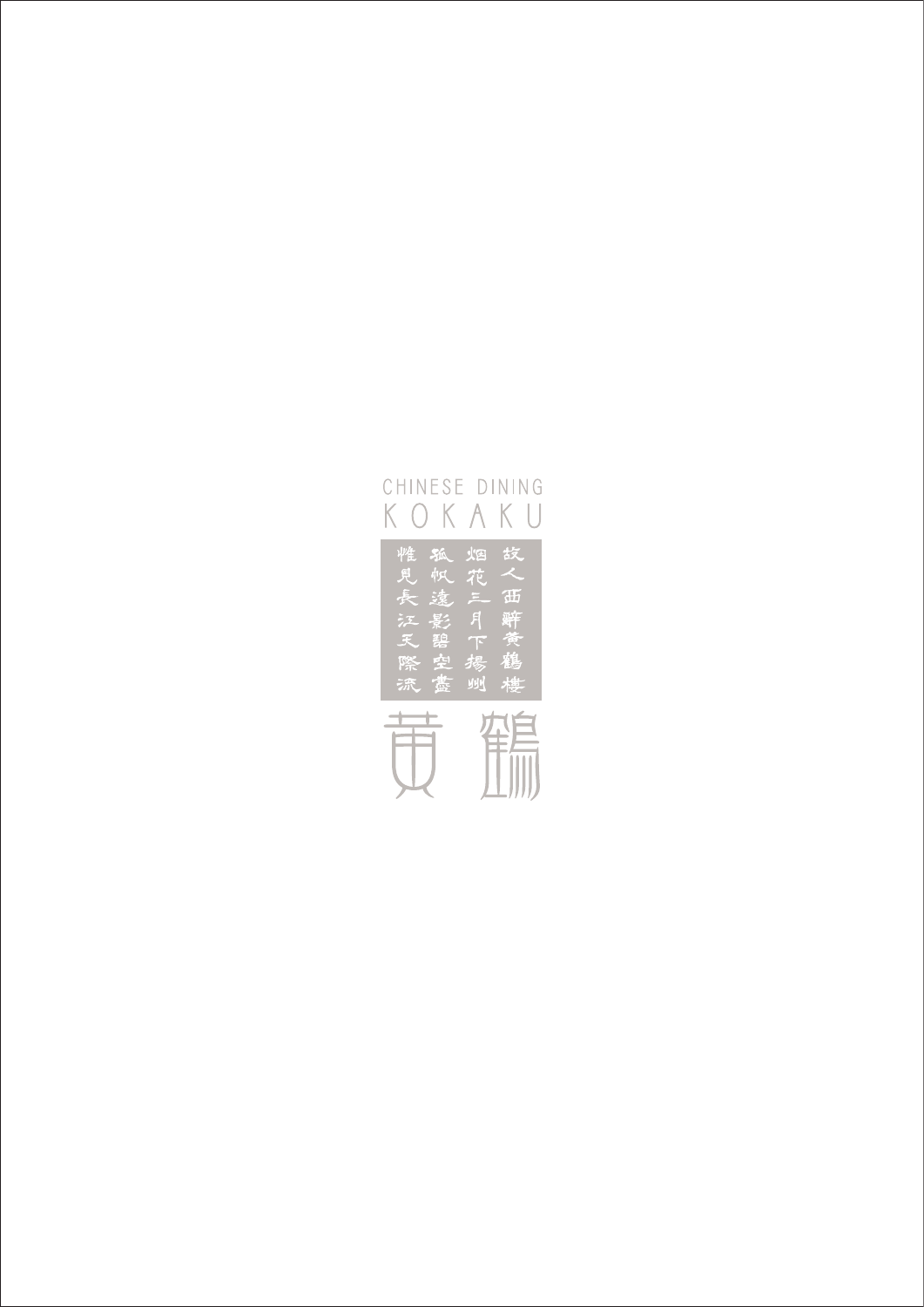## 湯麵 Noodles

| 1. ふかひれの姿入り中華そば(醬油味)<br>Noodles w/Whole Shark's Fin in Soup                        | 排翅湯麵        | 46,000 |
|------------------------------------------------------------------------------------|-------------|--------|
| 2. ふかひれ入り中華そば(醬油味)<br>Noodles w/Shark's Fin in Soup                                | 烩翅湯麵        | ¥3,600 |
| 3. 海の幸入り中華そば(醬油味)<br>Noodles w/Seafood in Soup                                     | 海鮮湯麵        | 42,100 |
| 4. なまこ入り酢と胡椒のとろみ中華そば(醬油味)<br>Noodles w/Sea Cucumber in Hot Soup w/Vinegar & Pepper | 大滷<br>麵     | 42,100 |
| 5. 蟹肉と野菜入り中華そば(塩味)<br>Noodles w/Crab Meat & Vegetables in Soup                     | 蟹粉素菜湯麵      | 41,800 |
| 6. 小海老入り中華そば(塩味)<br>Noodles w/Shrimp in Soup                                       | 蝦仁湯麵        | 41,750 |
| 7. 五目入り酢と胡椒のとろみ中華そば(醬油味)<br>Noodles w/Chop Suey in Hot Soup w/Vinegar & Pepper     | 什景大滷麵       | ¥1,650 |
| 8. 五目入り中華そば(醬油味)<br>Noodles w/Chop Suey in Soup                                    | 什景湯麵        | 41,550 |
| 9. 牛肉細切り入り中華そば(醬油味)<br>Noodles w/Shredded Beef in Soup                             | 牛肉糸湯麵       | 41,550 |
| 10. 豚肉細切りと搾菜入り中華そば(醬油味)<br>Noodles w/Shredded Pork & Chinese Pickles in Soup       | 榨菜肉糸湯麵      | 41,500 |
| 11. 担々麵<br>Noodles w/Spicy Minced Meat in Hot Soup                                 | 少子担々麵       | 41,500 |
| 12. 味噌ラーメン<br>Miso Noodles                                                         | 黄醬湯麵        | 41,450 |
| 炒麵<br><b>Fried Noodles</b>                                                         |             |        |
| 13. ふかひれ入りあんかけ焼そば(醬油味)<br>Fried Noodles w/Shark's Fin                              | 烩翅炒麵        | ¥3,600 |
| 14. 海の幸入りあんかけ焼そば(醬油味)<br>Fried Noodles w/Seafood                                   | 海鮮炒麵        | 42,100 |
| 15. 蟹肉と野菜入りあんかけ焼そば(塩味)<br>Fried Noodles w/Crab Meat & Vegetables                   | 蟹粉素菜炒麵      | 41,900 |
| 16. 小海老入りあんかけ焼そば(塩味)<br>Fried Noodles w/Shrimp                                     | 蝦仁炒麵        | 41,750 |
| 17. 五目入りあんかけ焼そば(醬油味)<br>Fried Noodles w/Chop Suey                                  | 什景炒麵        | 41,550 |
| 18. 牛肉細切り入りあんかけ焼そば(醬油味)<br>Fried Noodles w/Shredded Beef                           | 牛肉糸炒麵       | 41,550 |
| 19. ジャージャー麵<br>Cold Noodles w/Minced Meat & Bean Paste                             | 炸<br>醬<br>麵 | 41,500 |

## \*焼そばの麺は揚げ麺もご用意いたします。お気軽にお申し付けくださいませ。

※上記メニューは、季節・天候等により内容が変更になる場合がございます。 ※表示料金には、サービス料および税金が含まれております。 This menu may be changed by the seasonal occasion and the weather.

All prices include service charge and tax.

※特定原材料7品目 (えび、かに、小麦、そば、卵、乳、落花生)のアレルギーをお持ちのお客様は、スタッフにご確認くださいませ。 If you have any food allergies (shrimp, crab, wheat, soba/buckwheat, eggs, milk, peanuts), please inform the restaurant staff.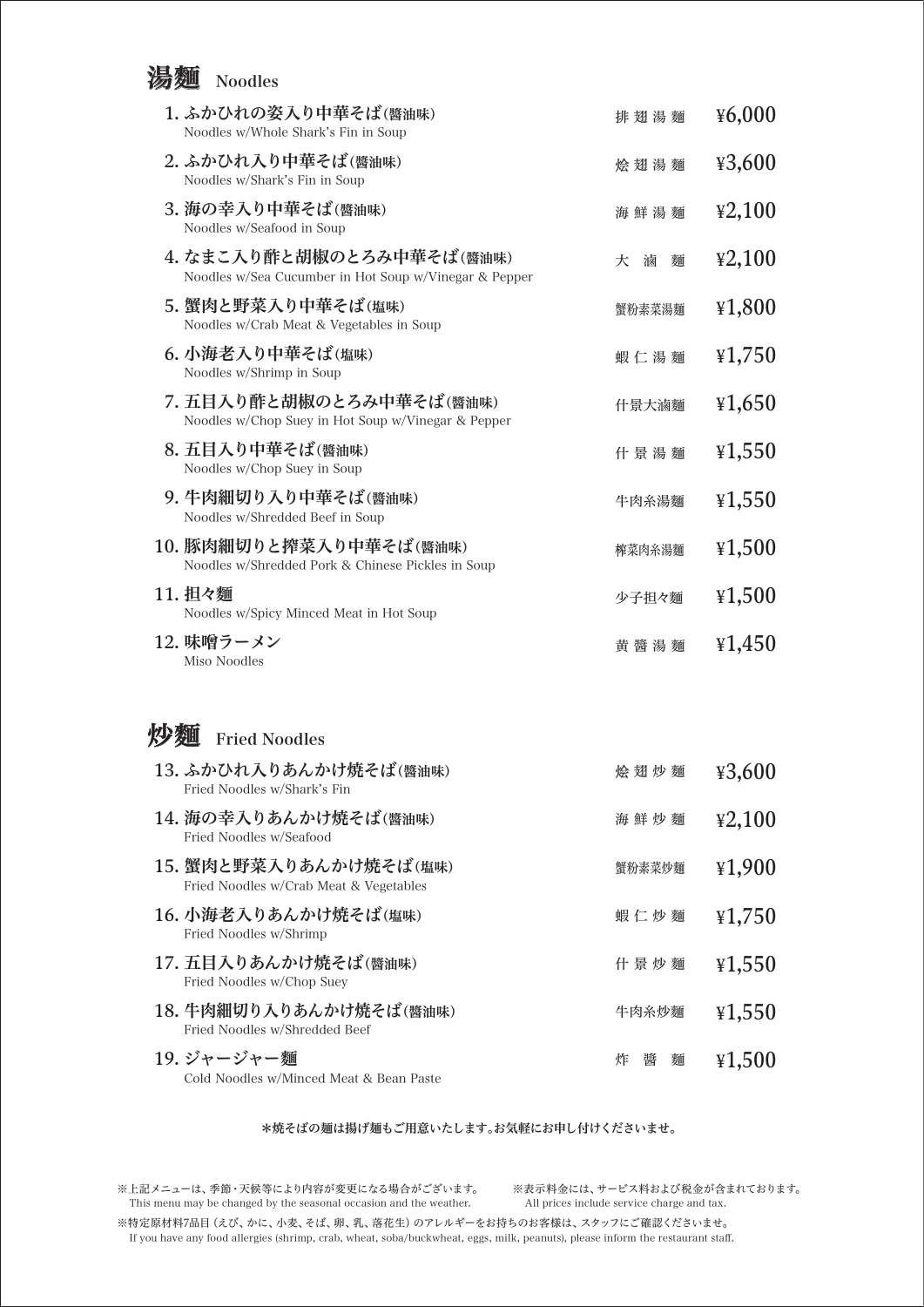| 飯 | <b>Arranged Rice</b>                                                |             |        |
|---|---------------------------------------------------------------------|-------------|--------|
|   | 20. 蟹肉入り炒飯(塩味)<br>Fried Rice w/Chop Suey                            | 蟹肉炒飯        | 41,900 |
|   | 21. 海の幸入り炒飯(塩味)<br>Fried Rice w/Seafood                             | 海鮮炒飯        | 41,800 |
|   | 22. 五目入り炒飯(塩味)<br>Fried Rice w/Crab Meat                            | 什景炒飯        | 41,500 |
|   | 23. 小海老入り炒飯(塩味)<br>Fried Rice w/Shrimp                              | 蝦仁炒飯        | 41,500 |
|   | 24. 野菜と干し海老入り炒飯(醬油味)<br>Fried Rice w/Vegetables & Dried Shrimp      | 素菜炒飯        | 41,500 |
|   | 25. ふかひれのかけご飯(醬油味)<br>Shark's Fin on Rice                           | 烩翅烩飯        | ¥3,400 |
|   | 26. 五目のかけご飯(醬油味)<br>Chop Suey on Rice                               | 什景烩飯        | 41,500 |
|   | 27. 小海老のかけご飯(塩味)<br>Shrimp on Rice                                  | 蝦仁烩飯        | 41,500 |
|   | 28. 牛肉細切りのかけご飯(醬油味)<br>Shredded Beef on Rice                        | 牛肉糸烩飯       | 41,500 |
|   | 29. 麻婆豆腐かけご飯<br>Braised Bean Curd & Minced Meat w/Hot Sauce on Rice | 麻婆豆腐烩飯      | 41,500 |
|   | 30. 天津飯(甘酢ソース)<br>Crad Omelet on Rice                               | 天<br>飯<br>津 | 41,800 |
|   | 31. 蟹肉と野菜の玉子雑炊(塩味)<br>Rice Porridge w/Crab Meat & Vegetables        | 蟹肉素菜炮飯      | ¥1,700 |

ランチタイム限定

焼売セットランチ "Shao-mai" Set Lunch

お食事メニュー(湯麺、炒麺、飯)をご注文のお客様は、プラス¥400で、 焼売 (2個) をご用意いたします When you order noodle or rice, steamed dumpling is offered for ¥400.

※上記メニューは、季節·天候等により内容が変更になる場合がございます。 This menu may be changed by the seasonal occasion and the weather.

※特定原材料7品目(えび、かに、小麦、そば、卵、乳、落花生) のアレルギーを お持ちのお客様は、スタッフにご確認くださいませ。

If you have any food allergies (shrimp, crab, wheat, soba/buckwheat, eggs, milk, peanuts), please inform the restaurant staff.

※表示料金には、サービス料および税金が含まれております。 All prices include service charge and tax.

※当レストランで使用しているお米はすべて国産米です。 The rice used in this restaurant is all from japan.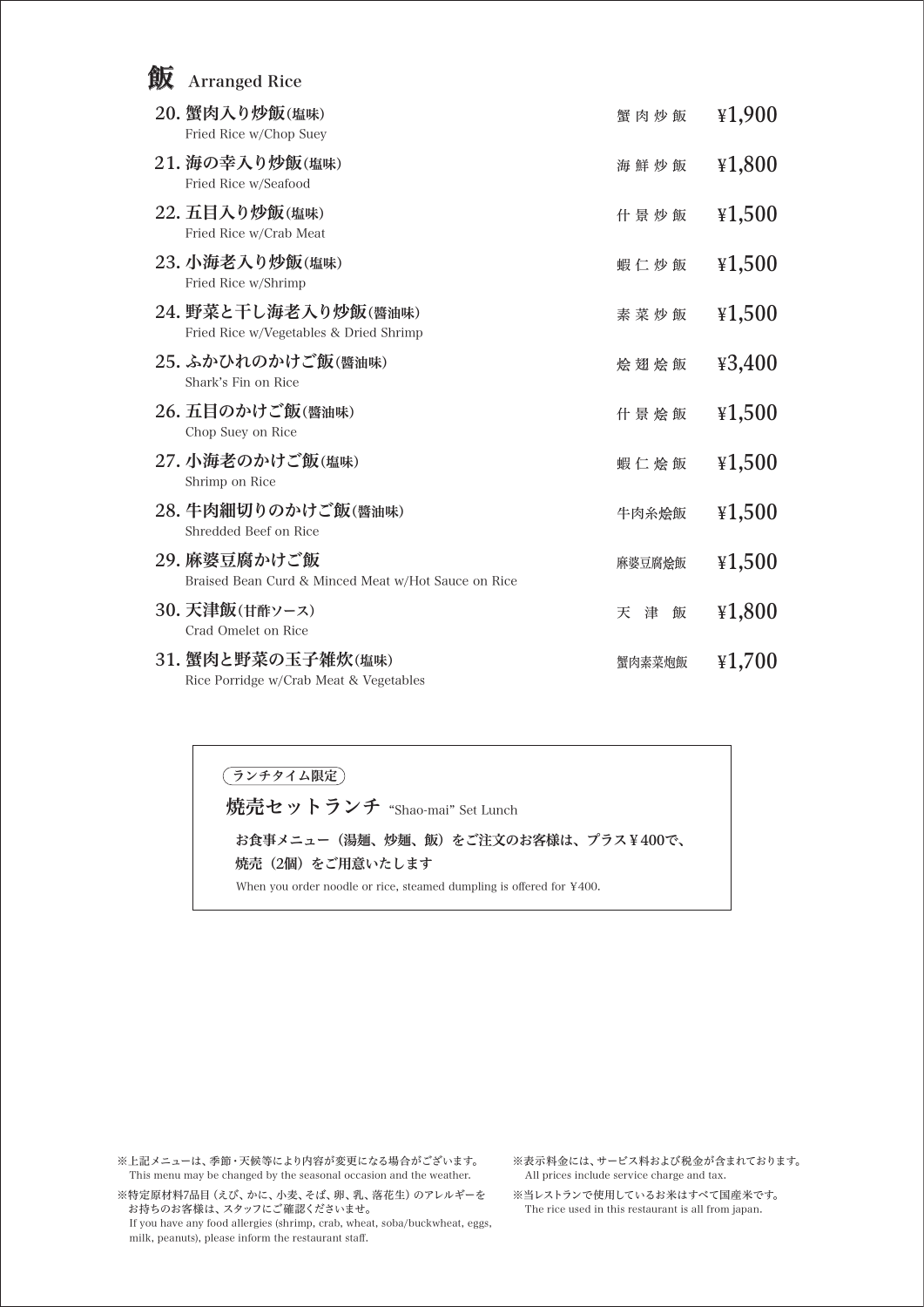| 点心 | Pastry and Sweet                           |             |                         |      |
|----|--------------------------------------------|-------------|-------------------------|------|
|    | <b>32. 水餃子</b><br>Soup w/Dumpling          | 餃<br>水      | 子 (五個)<br>(five pieces) | ¥850 |
|    | 33. ふかひれ餃子<br>Shark's Fin Dumpling         | 魚 翅 餃 子(一個) | (one piece)             | ¥350 |
|    | 34. 肉まんじゅう<br><b>Steamed Pork Bun</b>      | 肉           | 包子(一個)<br>(one piece)   | ¥350 |
|    | 35. あんまんじゅう<br>Steamed Sweet Bean Bun      | 豆沙包子 (一個)   | (one piece)             | ¥300 |
|    | 36. 小籠包<br><b>Steamed Soup Dumpling</b>    | 籠<br>小      | 包(一個)<br>(one piece)    | ¥300 |
|    | 37. 焼売<br>Shao-Mai                         | 焼           | 壳 (一個)<br>(one piece)   | ¥300 |
|    | 38. 春巻<br>Fried Spring Roll                | 春           | 捲 (一本)<br>(one piece)   | ¥300 |
|    | <b>39. 中国蒸しパン</b><br>Steamed Chinese Bread | 花           | 捲 (一個)<br>(one piece)   | ¥250 |
|    | 40. 桃まんじゅう<br>Steamed Peach Bun            | 寿           | 桃(一個)<br>(one piece)    | ¥250 |

| <b>Dessert</b>                                    |                                | (一人前)<br>(for one person) |
|---------------------------------------------------|--------------------------------|---------------------------|
| <b>41. 杏仁豆腐</b><br>Almond Jelly w/Fruits Cocktail | 杏仁豆腐                           | ¥700                      |
| <b>42. とろとろ杏仁豆腐</b><br>Soft Almond Jelly          | 正宗杏仁豆腐                         | ¥800                      |
| 43. マンゴープリン<br>Mango Pudding                      | 芒果凍布甸                          | $\frac{1}{2}$ 750         |
| 44. タピオカ入りココナッツミルク<br>Coconut Milk w/Tapioca      | 椰子西米露                          | $\frac{1}{2}$ 750         |
| 45. 愛玉ゼリー<br>Aiyu Fig Seed Jelly                  | 玉<br>愛<br>子                    | $\frac{1}{2}650$          |
| 46. ライチシャーベット<br>Lychee Sherbet                   | 果汁露冰淇淋                         | ¥600                      |
| 47. バニラアイスクリーム<br>Vanilla Ice Cream               | 淇<br>Ж<br>淋                    | ¥600                      |
| 48. 胡麻付け白玉揚げ団子<br>Fried Sweet Sesame Ball         | 芝<br>球(一個)<br>麻<br>(one piece) | ¥300                      |
| 49. ココナッツカスタード団子<br>Steamed Coconut Custard Bun   | 奶皇濡米糍(一個)<br>(one piece)       | $\frac{4250}{50}$         |
| 50. 本日のデザート<br>Today's Dessert                    | 当日甜品                           | 4750                      |

※上記メニューは、季節・天候等により内容が変更になる場合がございます。 This menu may be changed by the seasonal occasion and the weather.

※表示料金には、サービス料および税金が含まれております。 All prices include service charge and tax.

※特定原材料7品目 (えび、かに、小麦、そば、卵、乳、落花生) のアレルギーをお持ちのお客様は、スタッフにご確認くださいませ。 If you have any food allergies (shrimp, crab, wheat, soba/buckwheat, eggs, milk, peanuts), please inform the restaurant staff.